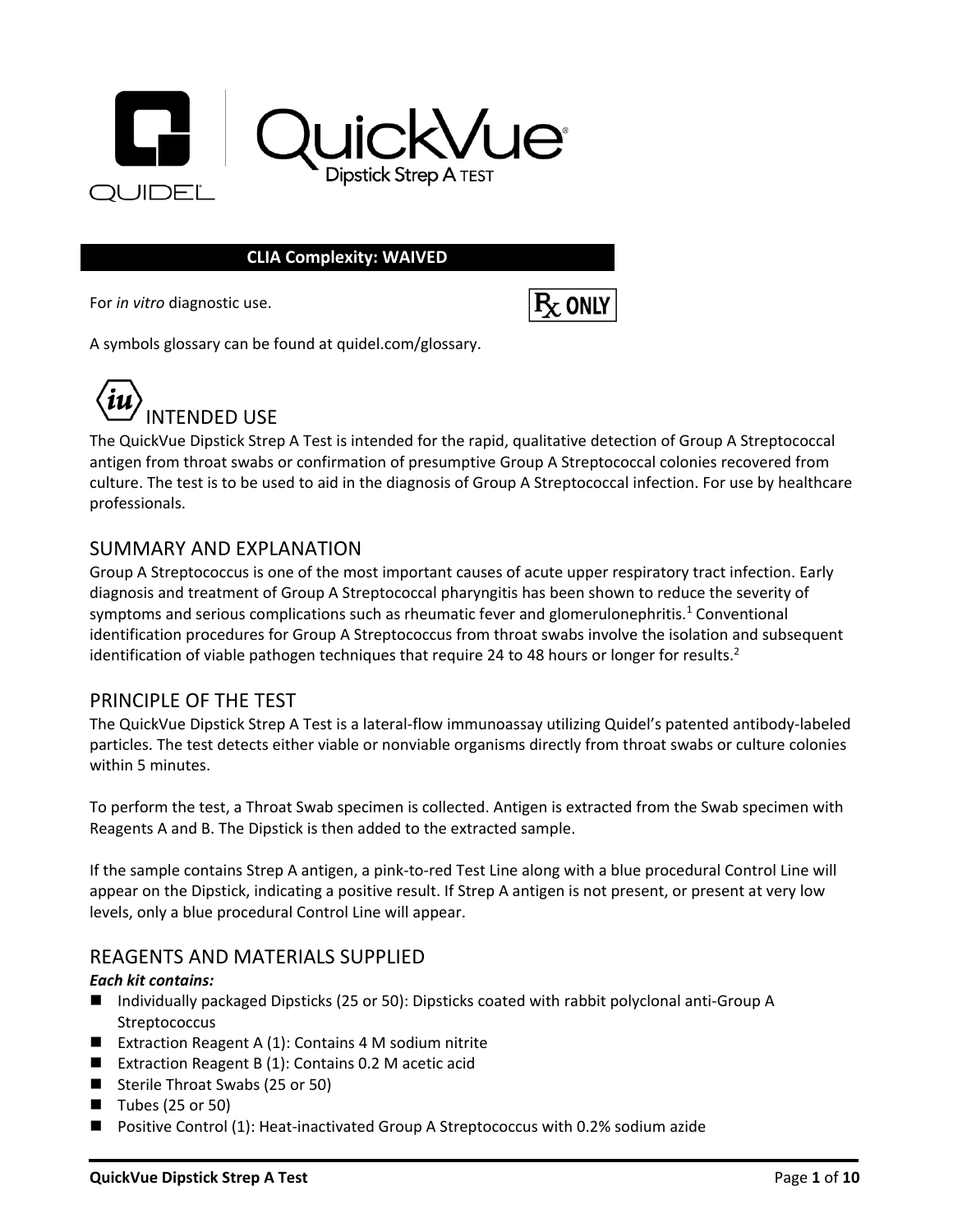- Negative Control (1): Heat-inactivated Group C Streptococcus with 0.2% sodium azide
- Package Insert (1)
- Procedure Card (1)

## WARNINGS AND PRECAUTIONS

- For *in vitro* diagnostic use
- Do not use beyond the expiration date printed on the outside of the box.
- The Dipstick must remain sealed in the protective foil pouch until just prior to use.
- Reagent B contains an acidic solution. If the solution contacts the skin or eye, flush with large volumes of water.
- Use of nitrile or latex gloves is recommended when handling the Extraction Reagents within this kit.<sup>3,4</sup>
- Do not interchange reagent bottle caps.
- If Reagent B is green prior to mixing with Reagent A in the Tube, do not use and contact Technical Support.
- To obtain accurate results, you must follow the Package Insert instructions.
- Testing should be performed in an area with adequate ventilation.
- Dispose of containers and unused contents in accordance with Federal, State and Local regulatory requirements.
- Wear suitable protective clothing, gloves, and eye/face protection when handling the contents of this kit.
- Wash hands thoroughly after handling.
- For additional information on hazard symbols, safety, handling and disposal of the components within this kit, please refer to the Safety Data Sheet (SDS) located at quidel.com.

### KIT STORAGE AND STABILITY

Store the kit at room temperature, 59°F to 86°F (15°C to 30°C), out of direct sunlight. Kit contents are stable until the expiration date printed on the outer box. Do not freeze.

### SPECIMEN COLLECTION AND STORAGE

Collect throat swab specimens by standard clinical methods. Consult standard reference procedures such as the collection method described by Miller and Holmes.<sup>5</sup> Depress the tongue with a tongue blade or spoon. When swabbing the throat, be careful not to touch the tongue, sides or top of the mouth with the Swab. Rub the Swab on the back of the throat, on the tonsils and in any other area where there is redness, inflammation or pus.

Use rayon tipped swabs to collect throat specimens. Do not use calcium alginate, cotton tipped or wooden shaft swabs.

It is recommended that swab specimens be processed as soon as possible after collection. Swabs can be held in any clean, dry plastic tube or sleeve up to 72 hours at room temperature (15°C to 30°C), or refrigerated (2°C to 8°C) before processing. The use of charcoal or agar medium is not recommended.

If a culture is desired, lightly streak the swab on a 5% sheep blood agar plate before using the Swab in the QuickVue Dipstick Strep A Test. Do not perform the QuickVue Dipstick Strep A Test before streaking the Swab, as the Extraction Solution will destroy the bacteria on the swab, thereby rendering the organism incapable of successful culturing. Alternatively, throat swab specimens can be obtained by dual Swabs or by two sequential Swabs for the culture procedure.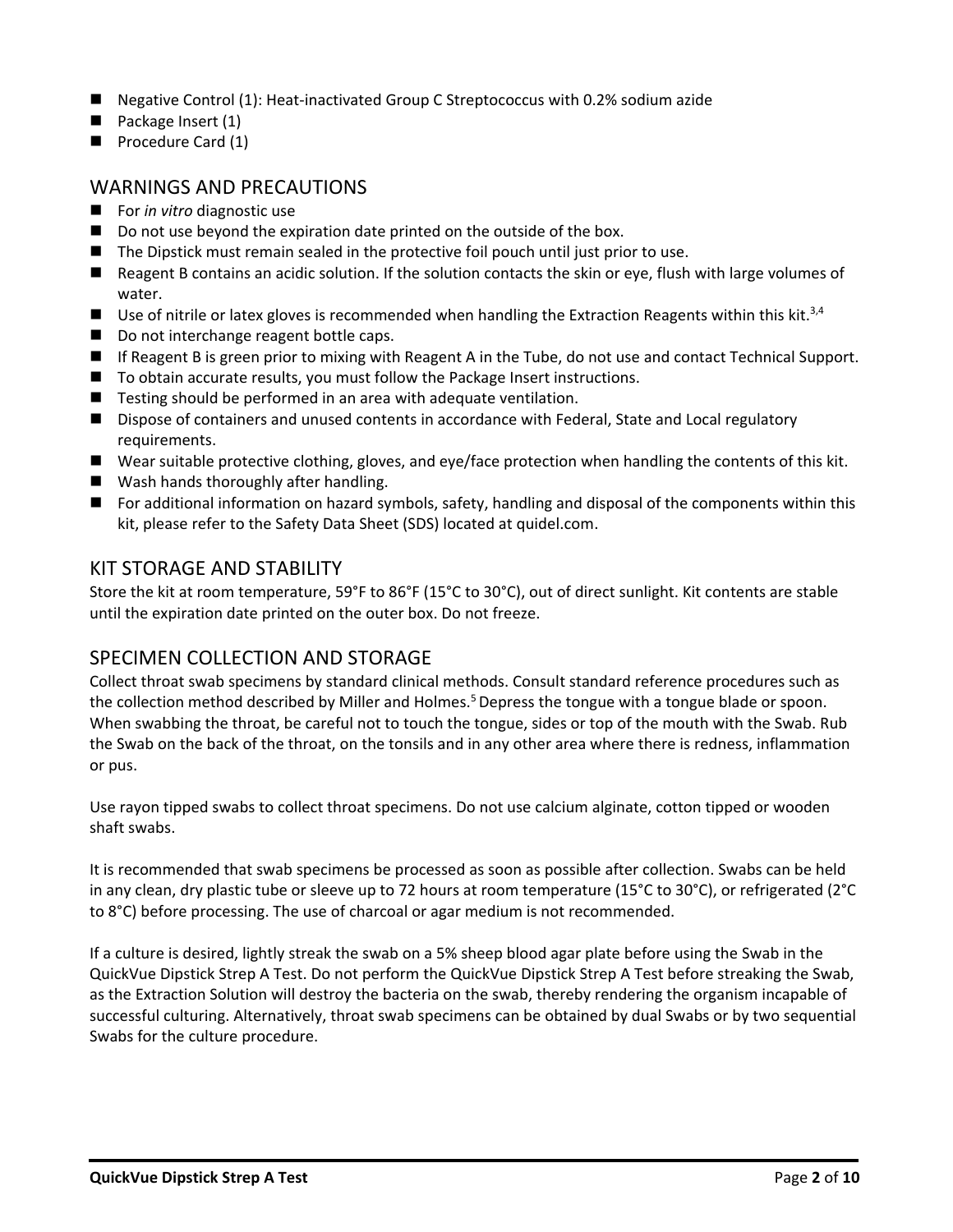# CULTURE CONFIRMATION

The QuickVue test can be used to confirm the identification of Group A Streptococcus on blood agar plates. Lightly touch a colony using a sterile Swab. Do not sweep the plate. Follow the instructions in the TEST PROCEDURE section to test the Swabs.

# QUALITY CONTROL

## *Built-in Control Features*

The QuickVue Dipstick Strep A Test provides three levels of internal procedural controls with each test run. For daily quality control, Quidel recommends documenting that these internal controls were checked for the first sample tested each day.

- The color of the Extraction Reagent changes from clear to green as the reagents are mixed together. The color change is an internal extraction reagent control and is an indication that the reagents are mixed and functioning properly.
- The appearance of a blue Control Line is an internal control. The Dipstick must absorb the proper amount of sample and the Dipstick must be working properly for the blue Control Line to appear. Additionally, the appearance of the Control Line indicates that capillary flow occurred.
- A clear background is an internal background negative control. If no interfering substances are in the sample and the Dipstick is working properly, the background in the Result area should be white to light pink within 5 minutes and not interfere with the reading of the test result.

# *External Quality Control Testing*

External controls may also be used to demonstrate that the reagents and assay procedure perform properly.

Quidel recommends that Positive and Negative Controls be run once for each untrained operator, once for each new shipment of kits - provided that each different lot received in the shipment is tested - and as deemed additionally necessary by your internal quality control procedures, and in accordance with Local, State, and Federal regulations or accreditation requirements.

If the controls do not perform as expected, repeat the test or contact Quidel Technical Support before testing patient specimens.

### ASSAY PROCEDURE

- Do not remove Dipsticks from the foil pouch until ready to perform the assay.
- To avoid cross contamination, do not allow the tip of the reagent bottles to come in contact with sample Swabs.

### TEST PROCEDURE

#### *Important:*

- Gloves should be worn when handling samples.
- Do not use Reagent B if the solution is green prior to mixing with Reagent A in the Tube. If this occurs, contact Technical Support.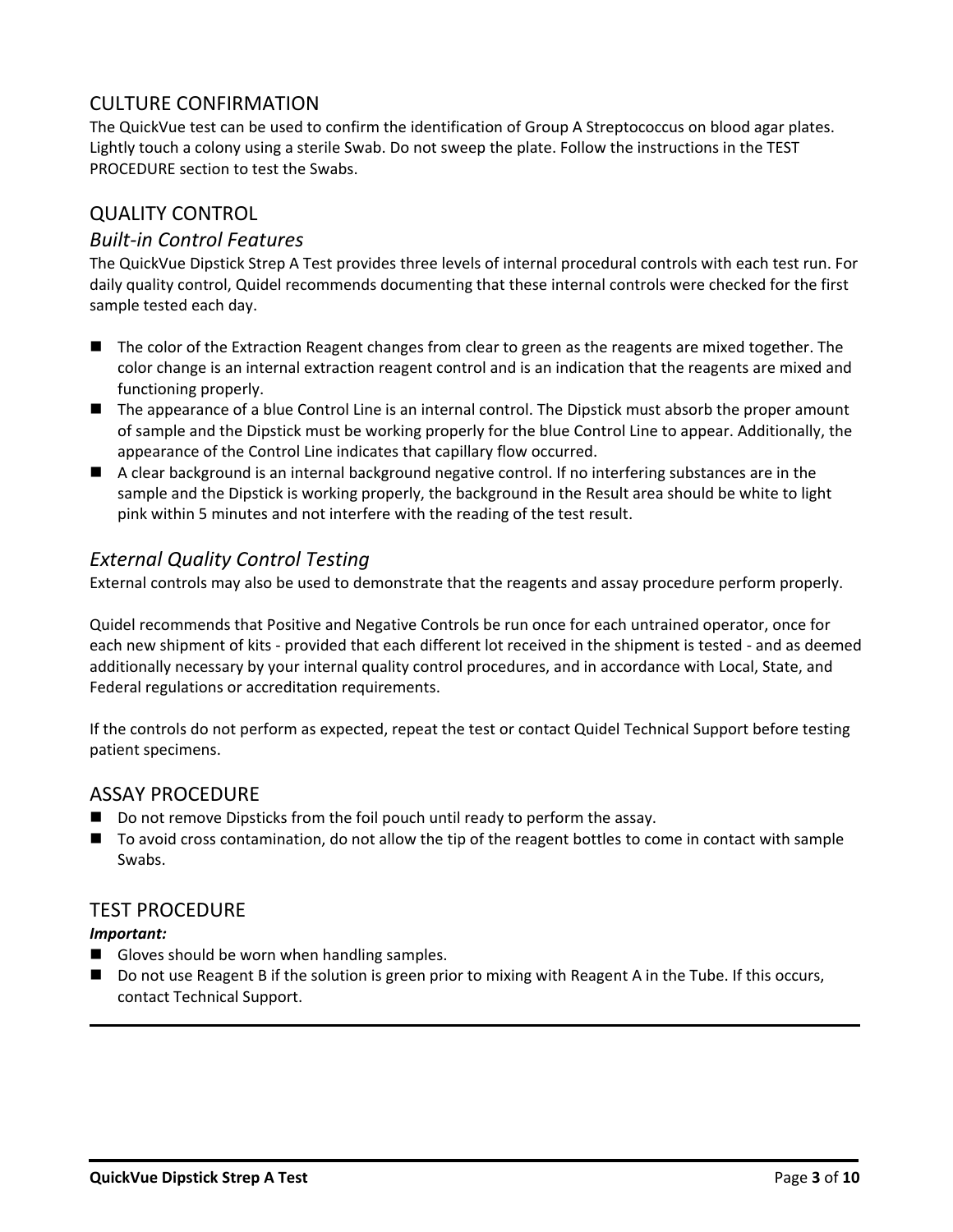1. Just before testing, add **3 DROPS** of Reagent A and **3 DROPS** of Reagent B into a clean Tube. This solution should turn **green.**

When adding drops, hold bottle vertically so that a complete drop forms.

2. Immediately add the patient Swab sample to the Tube. **Squeeze** the bottom of the Tube so the Swab head is compressed. Rotate the Swab a **minimum of 5 times.**

**Keep swab in Tube for 1 minute.**

3. Express **all** liquid from the Swab against the inside of the tube. **Squeeze** the Swab firmly as it is removed from the Tube. Discard the Swab.

arrows of the Dipstick pointing down. Do not handle or move the Dipstick until the test is complete and ready for reading.

\_\_\_\_\_\_\_\_\_\_\_\_\_\_\_\_\_\_\_\_\_\_\_\_\_\_\_\_\_\_\_\_\_\_\_\_\_\_\_\_\_\_\_\_\_\_\_\_\_\_\_\_\_\_\_\_\_\_\_\_\_\_\_\_\_\_\_\_\_\_\_\_\_\_\_\_\_\_\_\_\_\_\_\_\_

4. Remove the Dipstick from the foil pouch. Place the Dipstick into the Tube with the

5. Read result at 5 minutes. Some positive results may appear sooner.



 $\mathbf{x}$ 5







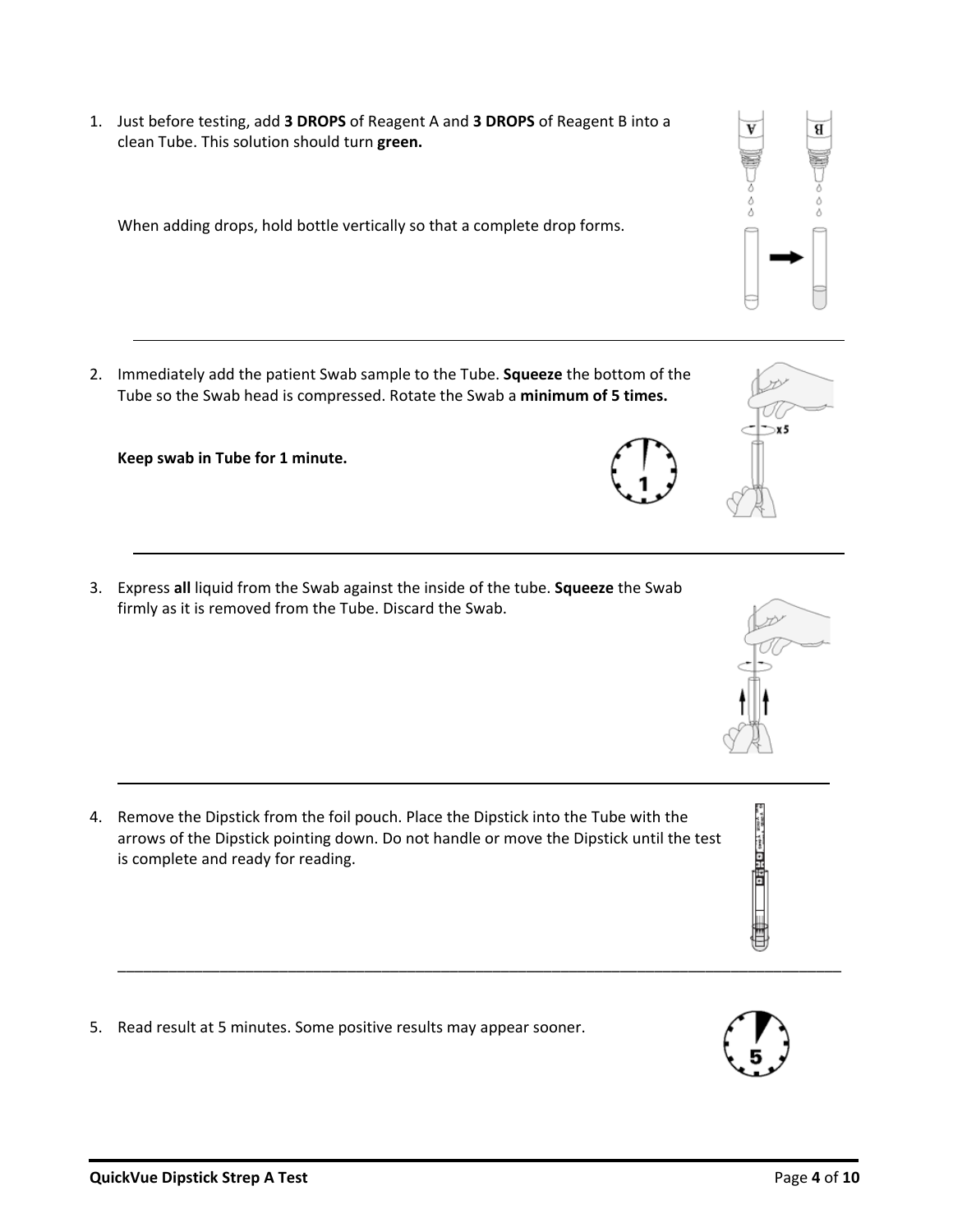## INTERPRETATION OF RESULTS

#### **Positive Result:**

Any pink to red Test Line along with any shade of a blue procedural Control Line is a positive result for the detection of Group A Streptococcus antigen.

#### **Negative Result:**

A blue procedural Control Line and no pink Test Line is a presumptive negative result.

#### **Invalid Result:**

The test result is invalid if a blue Control Line is not visible at 5 minutes. If this occurs, retest using a new sample and a new Dipstick or contact Technical Support.



## QC TESTING PROCEDURE

- Follow the instruction procedures in the TEST PROCEDURE to dispense the Extraction Reagents into the Tube (step 1).
- Vigorously mix the Control Bottles. Add 1 drop of the Negative or Positive Control into the Tube.
- Place a clean Swab into the Tube and follow the instructions for testing the patient Swab.

### LIMITATIONS

The contents of this kit are for use in the **qualitative** detection of Group A Streptococcal antigen from throat swab specimens and culture colonies only. Failure to follow the test procedure and interpretation of test results may adversely affect performance and/or produce invalid results.

The test detects both viable and nonviable Group A Streptococci and may yield a positive result in the absence of living organisms.

Respiratory infections, including pharyngitis, can be caused by Streptococcus from serogroups other than Group A as well as other pathogens. The QuickVue Dipstick Strep A Test will not differentiate asymptomatic carriers of Group A Streptococcus from those exhibiting Streptococcal infection.<sup>6</sup>

Some commercial controls may contain interfering additives and are not recommended for use in the QuickVue test.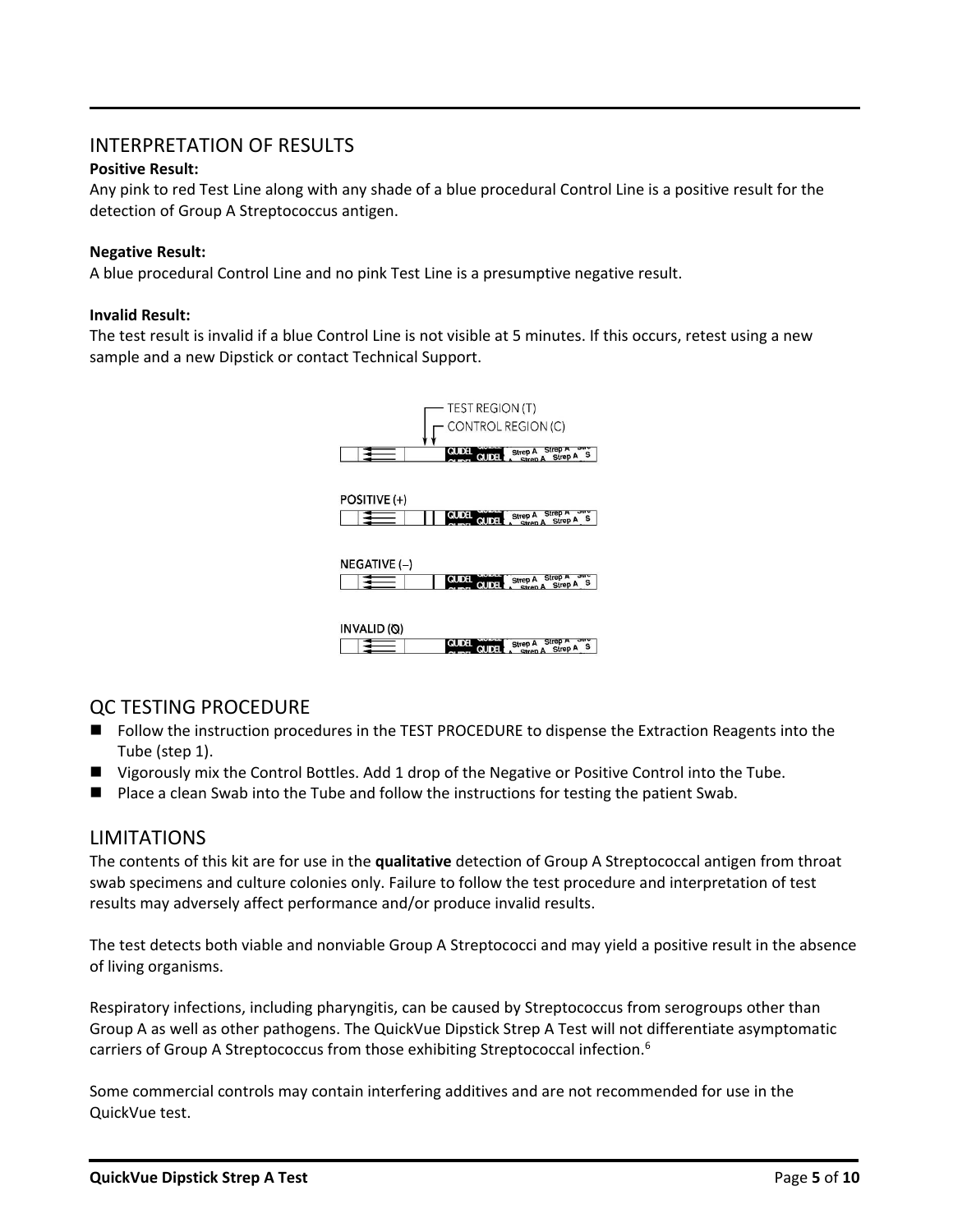Test results must always be evaluated with other data available to the physician. A negative test result might occur if the level of extracted antigen in a sample is below the sensitivity of the test or if a poor quality specimen is obtained. Additional follow-up testing using the culture method is recommended if the QuickVue test result is negative.

## EXPECTED VALUES

It is believed that approximately 19% of all upper respiratory tract infections are caused by Group A Streptococci.<sup>7</sup> Infection is most prevalent in winter and early spring, with most cases arising in patients living in highly populated areas.

# PERFORMANCE CHARACTERISTICS

## *Field Study*

In a multi-center field evaluation, a total of three hundred twenty-nine (329) throat swab specimens were collected from patients presenting with pharyngitis. Each Swab was inoculated onto a sheep blood agar plate, then tested by the QuickVue Dipstick Strep A Test. Plates were incubated for 24 to 48 hours at 37°C with a Bacitracin disk. Presumptive GAS colonies were confirmed with commercially available Strep A testing kits.

Of the three hundred twenty-nine (329) total specimens, one hundred ninety-two (192) were negative and one hundred thirty-seven (137) were positive by culture. The QuickVue test identified one hundred eighty-eight (188) of the culture negative and one hundred twenty-six (126) of the culture positive for a specificity of 98% and a sensitivity of 92%. The 95% confidence intervals were calculated to be 95% to 99% for specificity and 86% to 96% for sensitivity. Overall agreement between culture and the QuickVue Dipstick Strep A Test was 95%. These study results demonstrate that no statistical differences were observed between the QuickVue test and standard culture techniques.

|            |       | <b>Culture</b> | <b>Culture</b> |                                   |
|------------|-------|----------------|----------------|-----------------------------------|
|            |       |                |                |                                   |
| QuickVue + |       | 126            | 4              | <b>Sensitivity: 126/137 = 92%</b> |
| QuickVue-  |       | 11             | 188            | <b>Specificity: 188/192 = 98%</b> |
|            | Total | 137            | 192            | <b>Agreement: 314/329 = 95%</b>   |

| <b>Culture Classification</b> | <b>QuickVue Results</b> |  |
|-------------------------------|-------------------------|--|
| <b>Total Negative</b>         | 188/192 (98%)           |  |
| <b>Specificity</b>            |                         |  |
| Rare                          | 1/3(33%)                |  |
| $1+(510 \text{ colonies})$    | 16/20 (80%)             |  |
| 2+(11-50 colonies)            | 46/49 (94%)             |  |
| $3+(>50$ colonies)            | 28/30 (93%)             |  |
| 4+ (predominant growth)       | 35/35 (100%)            |  |
| <b>Total Positive</b>         | 126/137 (92%)           |  |
| <b>Sensitivity</b>            |                         |  |
| <b>Total Agreement</b>        | 314/329 (95%)           |  |

In addition, the QuickVue test was used to confirm the identification of Group A Streptococcus on blood agar plates. As a culture confirmation, the test was 100% sensitive.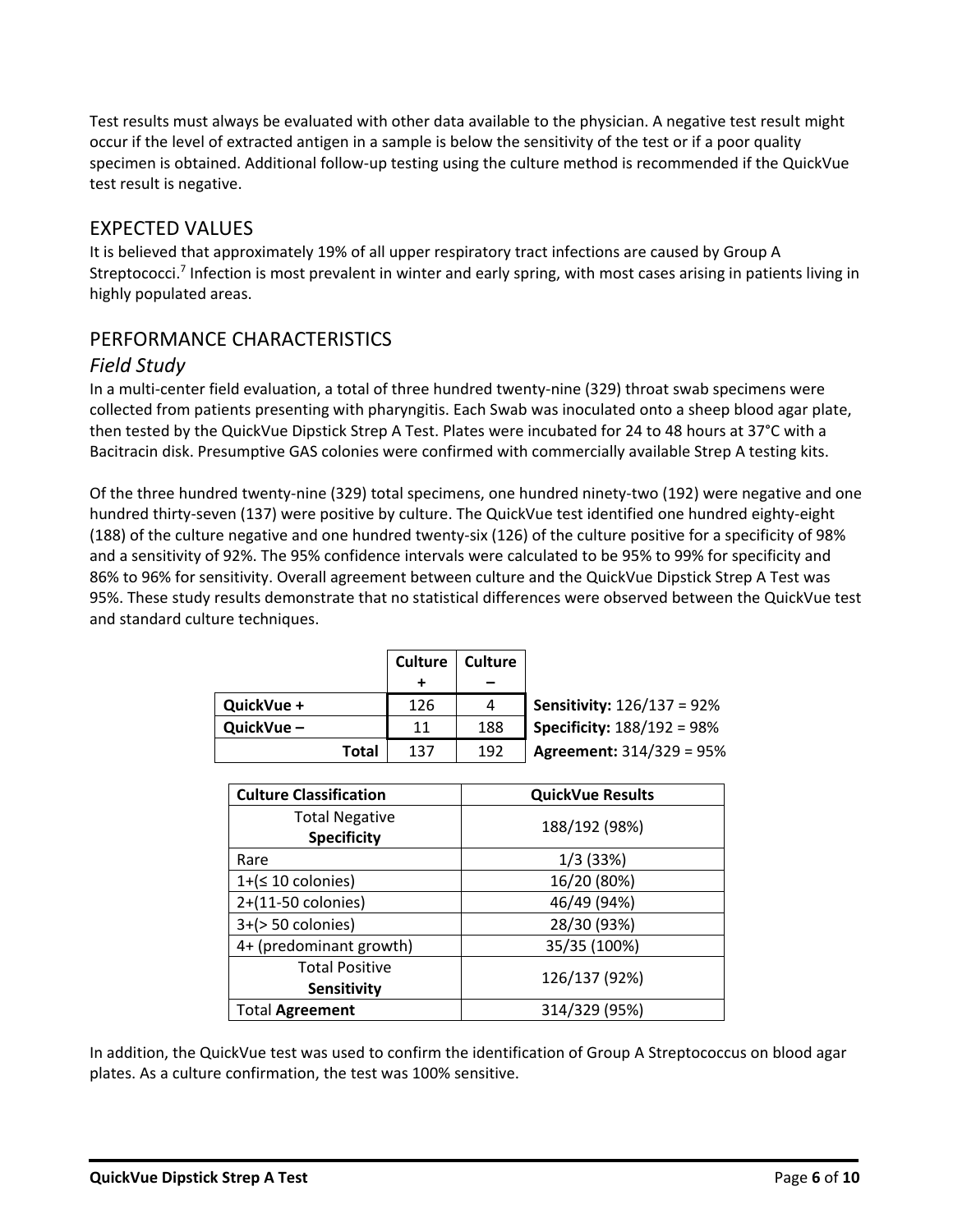# *Cross-Reactivity*

The following organisms tested at levels of approximately 1 x  $10<sup>7</sup>$  organisms/test and greater were all found to be negative when tested in the QuickVue test.

| <b>Streptococcus Group B</b> | Enterococcus faecalis      |  |
|------------------------------|----------------------------|--|
| Streptococcus Group C        | E. coli                    |  |
| <b>Streptococcus Group F</b> | Hemophilus influenza       |  |
| Streptococcus Group G        | Klebsiella pneumoniae      |  |
| Streptococcus pneumoniae     | Neisseria gonorrhoea       |  |
| Streptococcus mutans         | Neisseria meningitidis     |  |
| Streptococcus sanguis        | Neisseria sicca            |  |
| Streptococcus ungrouped      | Neisseria subflava         |  |
| Branhamella catarrhalis      | Pseudomonas aeruginosa     |  |
| Bordetella pertussis         | Staphylococcus aureus      |  |
| Candida albicans             | Staphylococcus epidermidis |  |
| Corynebacterium diphtheria   | Serratia marcescens        |  |

## POL STUDIES

An evaluation of the QuickVue test was conducted at three Physicians' Offices using a panel of coded specimens. Testing was performed by physician office personnel with diverse educational backgrounds and work experiences at three different locations. The proficiency panel contained negative, low positive and moderate positive specimens. Each specimen level was tested at each site in replicates of at least five over a period of 3 days. No significant differences were observed within run, between runs or between sites.

## **ASSISTANCE**

If you have any questions regarding the use of this product or to report a product problem, please contact Quidel Technical Support at 1.800.874.1517 (in the U.S.) or technicalsupport@quidel.com. If outside the U.S., further information can be obtained from your distributor, or directly from Quidel at one of the numbers listed below. Reference quidel.com to see more options for Support.

| Country                                    | <b>Phone</b>             | <b>E-Mail Address</b>            |
|--------------------------------------------|--------------------------|----------------------------------|
|                                            | +353 (91) 412 474 (main) | emeatechnicalsupport@quidel.com  |
| Europe, Middle East and Africa             | 1800 200441 (toll free)  |                                  |
| Austria                                    | +43 316 231239           |                                  |
| Belgium                                    | +32 (2) 793 0180         |                                  |
| France                                     | 0 (805) 371674           |                                  |
| Germany                                    | +49 (0) 7154 1593912     |                                  |
| <b>Netherlands</b>                         | 08000224198              |                                  |
| Switzerland                                | 0 800 554864             |                                  |
| United Kingdom                             | 08003688248              |                                  |
| Ireland                                    | +353 (91) 412 474        |                                  |
| Italy                                      | +39 (800) 620 549        |                                  |
| North America, Asia-Pacific, Latin America | 858.552.1100             | technicalsupport@quidel.com      |
|                                            | 437.266.1704 (main)      | technicalsupport@quidel.com      |
| Canada                                     | 888.415.8764 (toll free) |                                  |
| China                                      | 0400 920 9366 or         | chinatechnicalservice@quidel.com |
|                                            | +86 021 3217 8300        |                                  |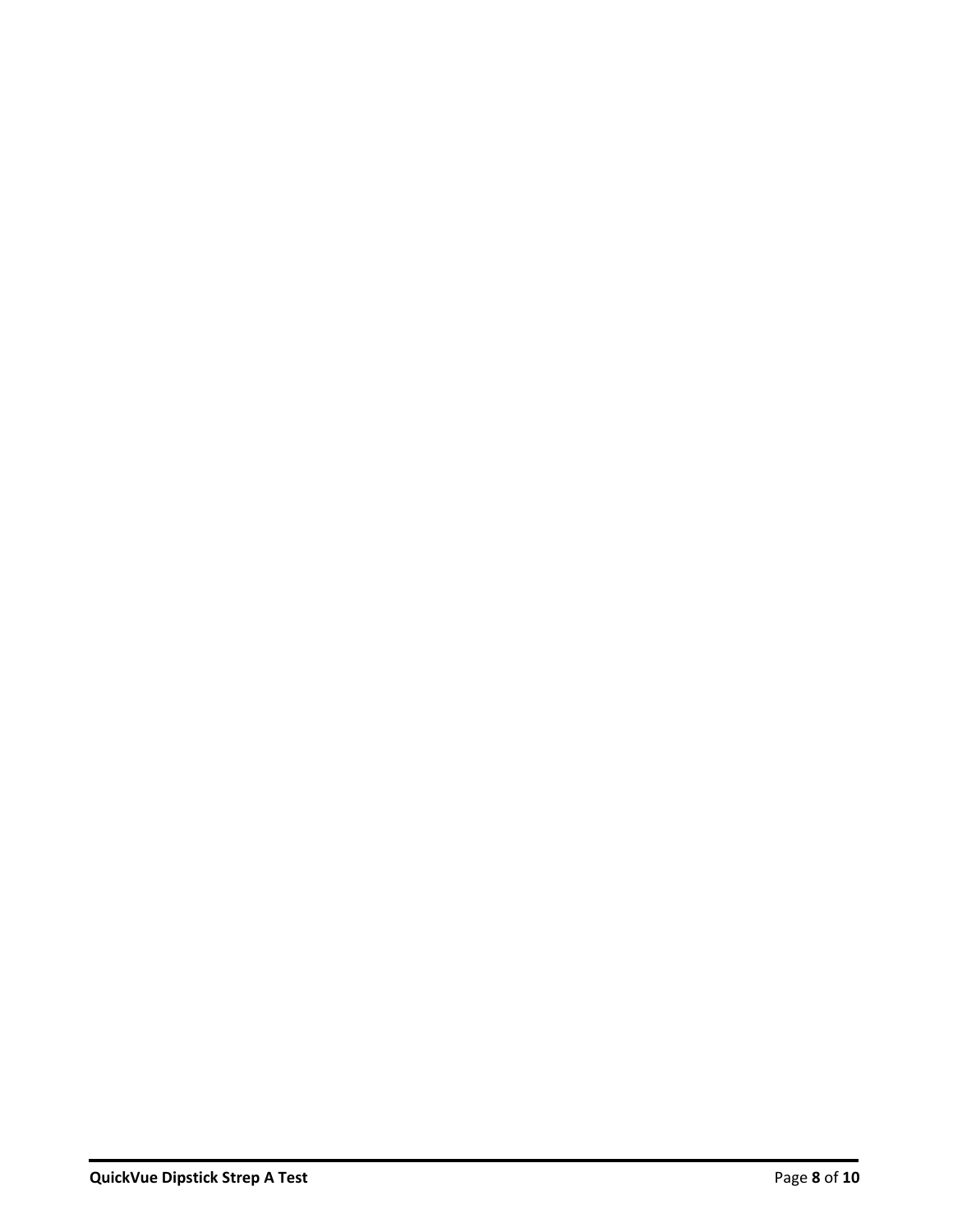## REFERENCES

- 1. Youmans G.P., Paterson P.Y., and Sommer H.M. Upper Respiratory Tract Infection: General Considerations, in the Biological and Clinical Basis of Infectious Disease, W.B. Saunders Co., Philadelphia, 177–183, 1980.
- 2. Youmans G.P., Paterson P.Y., and Sommers H.M. The Biological and Clinical Basis of Infectious Disease, 1975, pp. 172–185.
- 3. Recommendations for the Prevention of HIV Transmission in Health Care Settings, Morbidity and Mortality Weekly Report, Centers for Disease Control, August, 1987.
- 4. Biosafety in Microbiological and Biomedical Laboratories (BMBL), 4<sup>th</sup> Edition, pp. 15-16. U.S. Department of Health and Human Services, COC, NIH, Washington, D.C. (1999)[. http://www.cdc.gov/od/ohs/pdffiles/4th](http://www.cdc.gov/od/ohs/pdffiles/4th) BMBL.pdf
- 5. Miller JM and Holmes HT. Manual of Clinical Microbiology, Murray P.R., Baron E.J., Pfaller M.A., Tenover F.C., and Yolken R.H. ed.  $6<sup>th</sup>$  Edition, 1995, 3, 28.
- 6. Rammelkamp C.H., Jr. *Principles of Internal Medicine*, 8th Edition, 1977, pp. 814-820.
- 7. Lauer B.A., Reller L.B., and Mirrett S. J Clin Microb. 17:338-340, 1983.



20108 – QuickVue Dipstick Strep A 50-Test Kit

20108IN – QuickVue Dipstick Strep A 50-Test Kit (Not available for sale in the U.S.) 20125 – QuickVue Dipstick Strep A 25-Test Kit (Not available for sale in the U.S.)







MDSS GmBH Schiffgraben 41 30175 Hannover, Germany



**Quidel Corporation** 10165 McKellar Court San Diego, CA 92121 USA **quidel.com**

**Swab**



MDD 93/42/EEC



Emergo Europe Prinsessegracht 20, 2514 AP



The Hague, The Netherlands<br>The Hague, The Netherlands 31 School Street Guilford, Maine 04443-0149 USA

**1053411EN00 (02/22)**